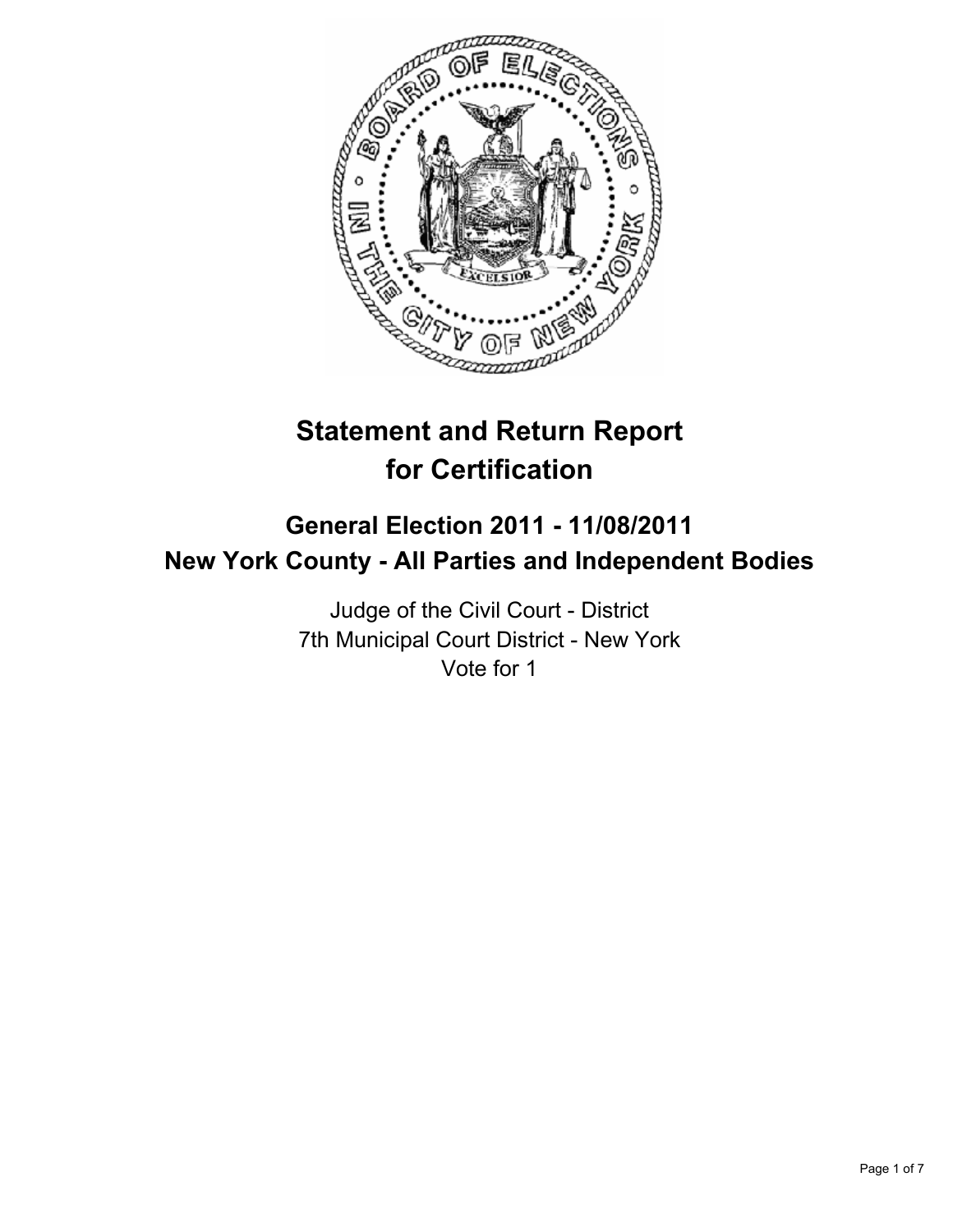

| <b>PUBLIC COUNTER</b>                                    | 13          |
|----------------------------------------------------------|-------------|
| <b>EMERGENCY</b>                                         | 0           |
| ABSENTEE/MILITARY                                        | 2           |
| <b>FEDERAL</b>                                           | $\mathbf 0$ |
| SPECIAL PRESIDENTIAL                                     | 0           |
| <b>AFFIDAVIT</b>                                         | $\mathbf 0$ |
| <b>Total Ballots</b>                                     | 15          |
| Less - Inapplicable Federal/Special Presidential Ballots | 0           |
| <b>Total Applicable Ballots</b>                          | 15          |
| RAYMOND L BRUCE (DEMOCRATIC)                             | 13          |
| NO FIRST/LAST NAME (WRITE-IN)                            |             |
| <b>Total Votes</b>                                       | 14          |
| Unrecorded                                               | 1           |

| <b>PUBLIC COUNTER</b>                                    | 1,036          |
|----------------------------------------------------------|----------------|
| <b>EMERGENCY</b>                                         | 0              |
| ABSENTEE/MILITARY                                        | 93             |
| <b>FEDERAL</b>                                           | $\mathbf{0}$   |
| SPECIAL PRESIDENTIAL                                     | 0              |
| <b>AFFIDAVIT</b>                                         | 8              |
| <b>Total Ballots</b>                                     | 1,137          |
| Less - Inapplicable Federal/Special Presidential Ballots | 0              |
| <b>Total Applicable Ballots</b>                          | 1,137          |
| RAYMOND L BRUCE (DEMOCRATIC)                             | 897            |
| ANDREW MOROZ (WRITE-IN)                                  | 1              |
| DOUGLAS MORRIS (WRITE-IN)                                | 1              |
| <b>GREGORY LOUIS (WRITE-IN)</b>                          | 1              |
| JARED GARRICK (WRITE-IN)                                 | 1              |
| JOE SMO (WRITE-IN)                                       | 1              |
| JUDGES SHOULDN'T BE ELECTED (WRITE-IN)                   | 1              |
| LUIS ROMAN (WRITE-IN)                                    | 1              |
| NO NAME (WRITE-IN)                                       | $\overline{2}$ |
| <b>Total Votes</b>                                       | 906            |
| Unrecorded                                               | 231            |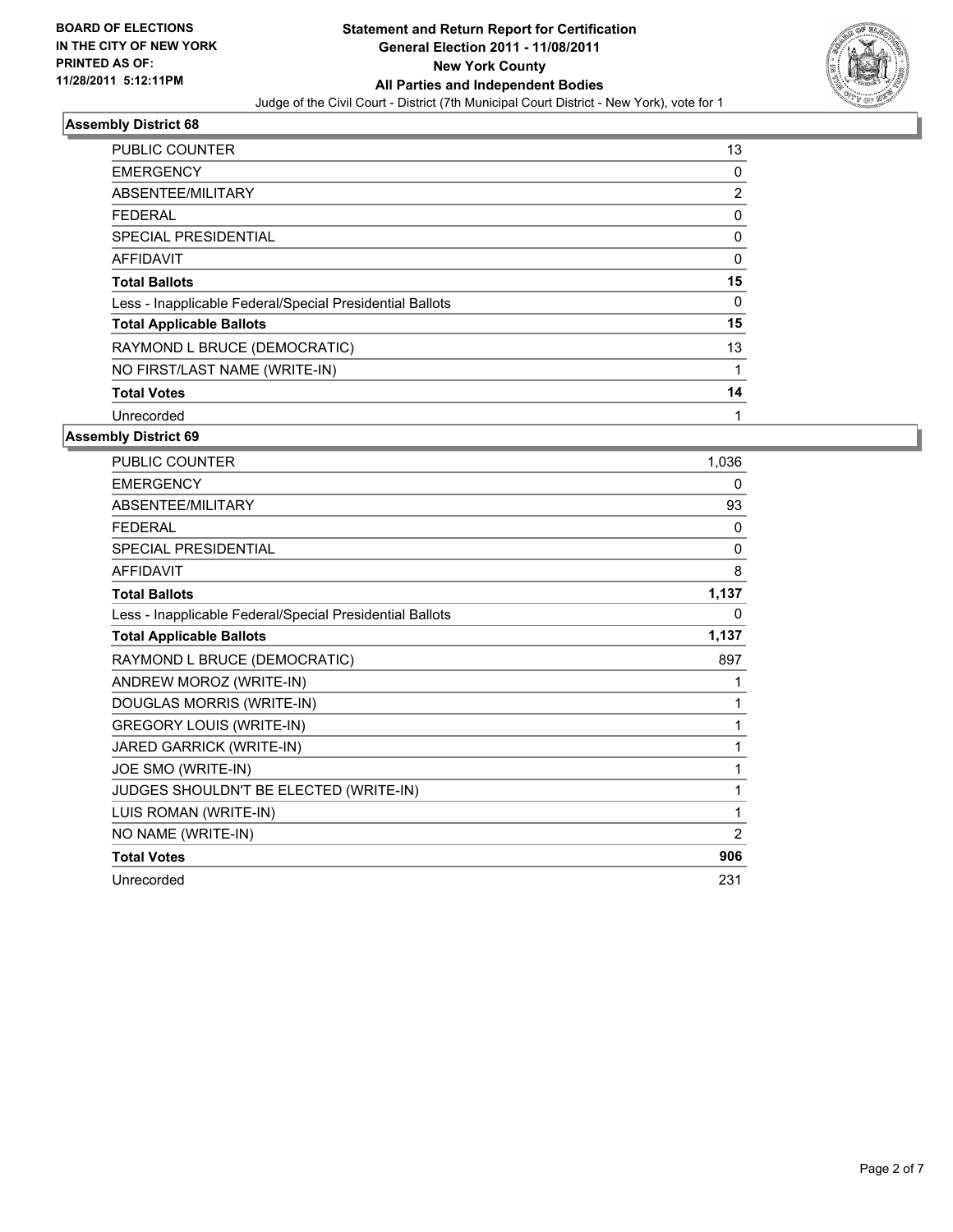

| <b>PUBLIC COUNTER</b>                                    | 983            |
|----------------------------------------------------------|----------------|
| <b>EMERGENCY</b>                                         | 0              |
| ABSENTEE/MILITARY                                        | 105            |
| <b>FEDERAL</b>                                           | 0              |
| <b>SPECIAL PRESIDENTIAL</b>                              | 0              |
| <b>AFFIDAVIT</b>                                         | 13             |
| <b>Total Ballots</b>                                     | 1,101          |
| Less - Inapplicable Federal/Special Presidential Ballots | 0              |
| <b>Total Applicable Ballots</b>                          | 1,101          |
| RAYMOND L BRUCE (DEMOCRATIC)                             | 811            |
| ALBERT PESANT (WRITE-IN)                                 |                |
| FREE BRADLEY MANNING (WRITE-IN)                          | 1              |
| NO FIRST/LAST NAME (WRITE-IN)                            | 3              |
| NO NAME (WRITE-IN)                                       | $\overline{7}$ |
| <b>Total Votes</b>                                       | 823            |
| Unrecorded                                               | 278            |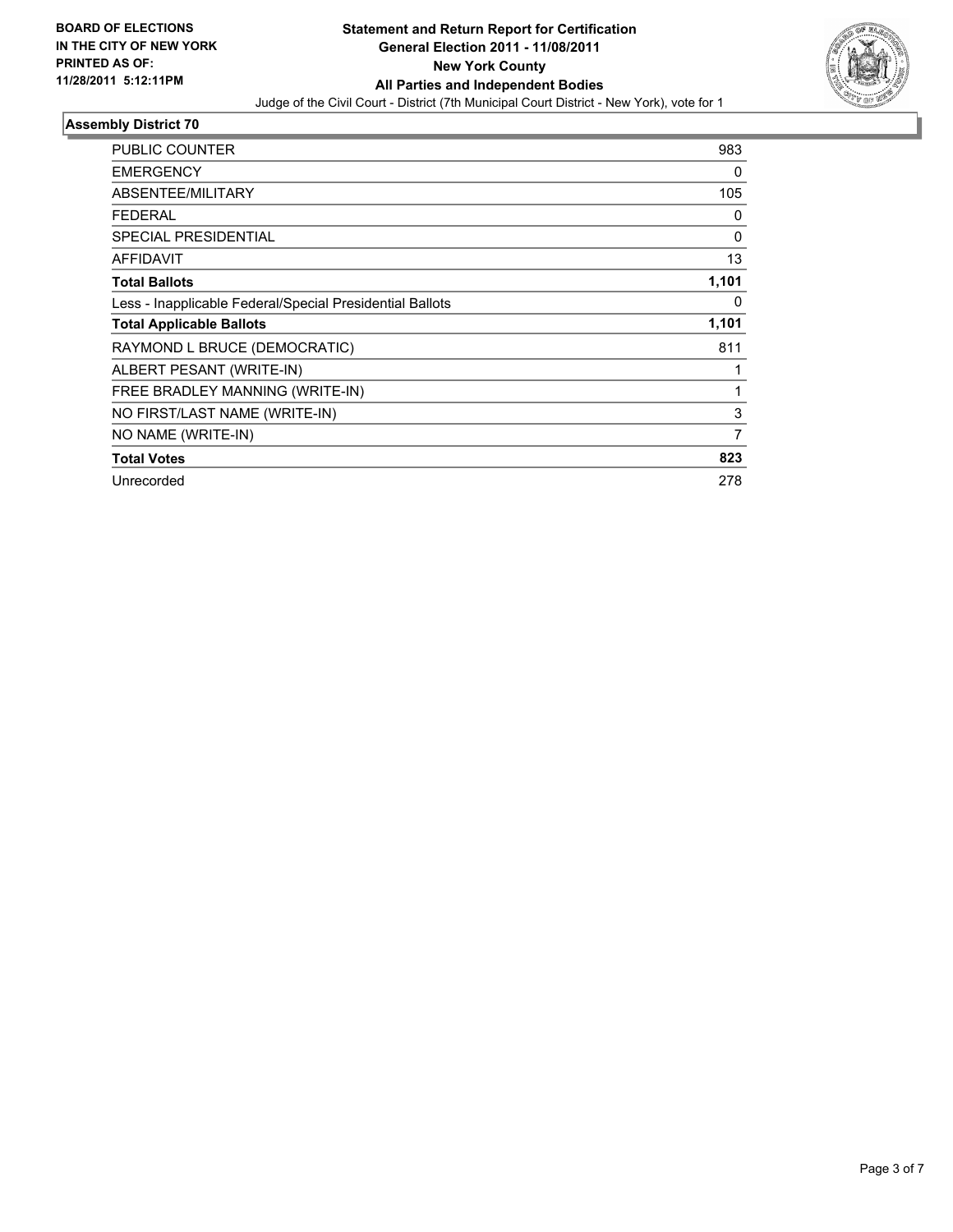

| PUBLIC COUNTER                                           | 1,947        |
|----------------------------------------------------------|--------------|
| <b>EMERGENCY</b>                                         | 0            |
| ABSENTEE/MILITARY                                        | 159          |
| <b>FEDERAL</b>                                           | 0            |
| <b>SPECIAL PRESIDENTIAL</b>                              | 0            |
| <b>AFFIDAVIT</b>                                         | 22           |
| <b>Total Ballots</b>                                     | 2,128        |
| Less - Inapplicable Federal/Special Presidential Ballots | 0            |
| <b>Total Applicable Ballots</b>                          | 2,128        |
| RAYMOND L BRUCE (DEMOCRATIC)                             | 1,607        |
| ANTHONY CASTALDO (WRITE-IN)                              | 1            |
| ARTHUR RAYMOND (WRITE-IN)                                | 1            |
| DANIEL DOLAN (WRITE-IN)                                  | 1            |
| DON DRAPER (WRITE-IN)                                    | 1            |
| ELLEN GESMER (WRITE-IN)                                  | 1            |
| HEATER L CANNADY (WRITE-IN)                              | 1            |
| IRA BRANDRIES (WRITE-IN)                                 | 1            |
| IRA SAIGER (WRITE-IN)                                    | 1            |
| MICHAEL SAKS (WRITE-IN)                                  | 1            |
| MICHAEL WATKINS (WRITE-IN)                               | 1            |
| MICHAEL YORENSTEIN (WRITE-IN)                            | 1            |
| NICOLE MONAGO (WRITE-IN)                                 | 1            |
| NO FIRST/LAST NAME (WRITE-IN)                            | 1            |
| NO NAME (WRITE-IN)                                       | 5            |
| NONE OF THE ABOVE (WRITE-IN)                             | 2            |
| PAUL FRIMAN (WRITE-IN)                                   | $\mathbf{1}$ |
| ROBERT OLIVER (WRITE-IN)                                 | 1            |
| STEPHEN FELDHEIN (WRITE-IN)                              | 1            |
| <b>Total Votes</b>                                       | 1,630        |
| Unrecorded                                               | 498          |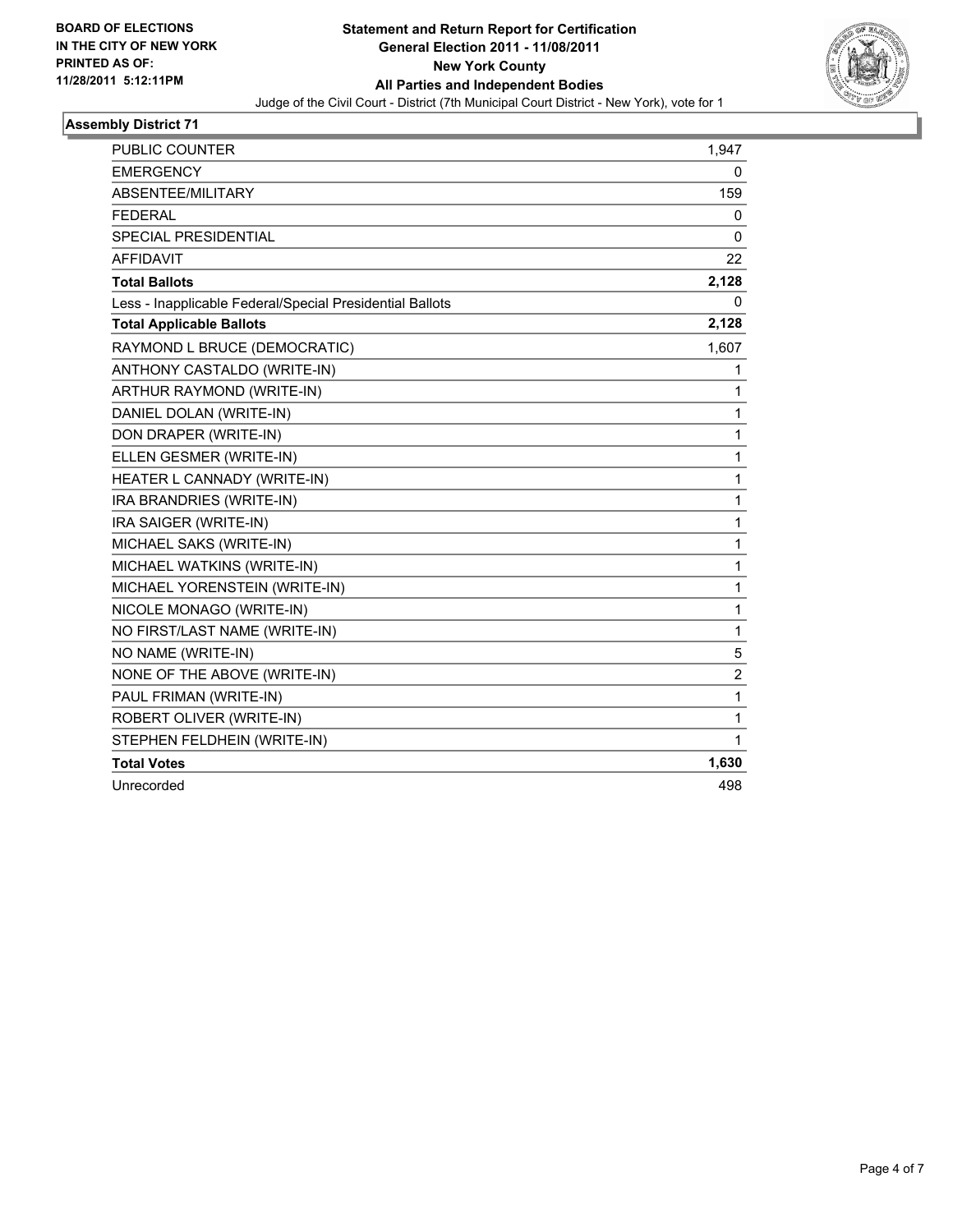

| <b>PUBLIC COUNTER</b>                                    | 1,668        |
|----------------------------------------------------------|--------------|
| <b>EMERGENCY</b>                                         | 0            |
| ABSENTEE/MILITARY                                        | 89           |
| <b>FEDERAL</b>                                           | 0            |
| <b>SPECIAL PRESIDENTIAL</b>                              | $\mathbf{0}$ |
| <b>AFFIDAVIT</b>                                         | 13           |
| <b>Total Ballots</b>                                     | 1,770        |
| Less - Inapplicable Federal/Special Presidential Ballots | 0            |
| <b>Total Applicable Ballots</b>                          | 1,770        |
| RAYMOND L BRUCE (DEMOCRATIC)                             | 1,252        |
| DANIEL LIPSMAN (WRITE-IN)                                | 1            |
| KIM KARDASHIAN (WRITE-IN)                                | 1            |
| MICHAEL GUTMAN (WRITE-IN)                                | 1            |
| NO FIRST/LAST NAME (WRITE-IN)                            | 1            |
| NO NAME (WRITE-IN)                                       | 7            |
| SAMANTHA BILETSKY (WRITE-IN)                             | 1            |
| THE 99% (WRITE-IN)                                       | 1            |
| <b>Total Votes</b>                                       | 1,265        |
| Unrecorded                                               | 505          |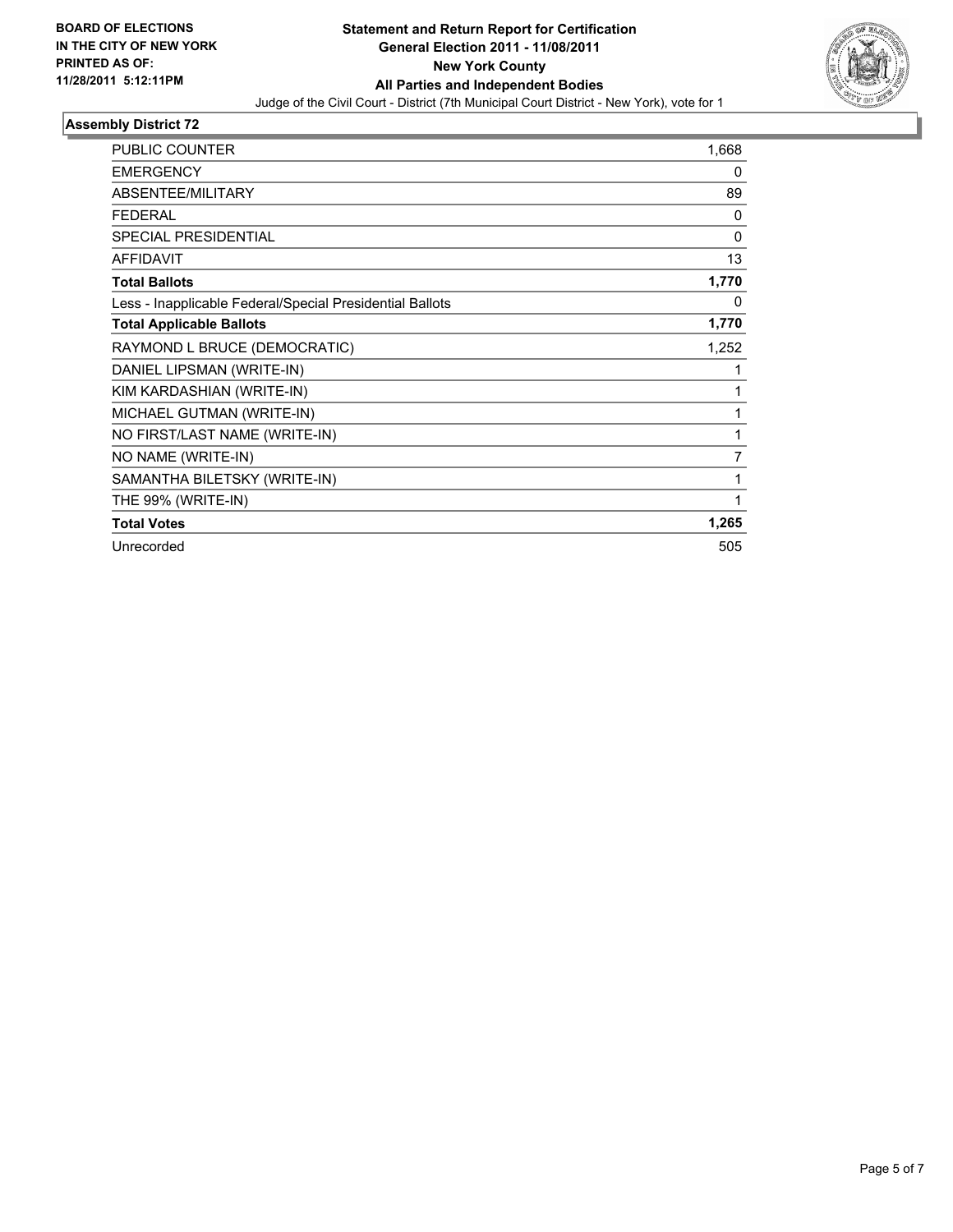

#### **Total for Judge of the Civil Court - District (7th Municipal Court District - New York) - New York County**

| <b>PUBLIC COUNTER</b>                                    | 5,647        |
|----------------------------------------------------------|--------------|
| <b>EMERGENCY</b>                                         | 0            |
| ABSENTEE/MILITARY                                        | 448          |
| <b>FEDERAL</b>                                           | 0            |
| <b>SPECIAL PRESIDENTIAL</b>                              | 0            |
| <b>AFFIDAVIT</b>                                         | 56           |
| <b>Total Ballots</b>                                     | 6,151        |
| Less - Inapplicable Federal/Special Presidential Ballots | 0            |
| <b>Total Applicable Ballots</b>                          | 6,151        |
| RAYMOND L BRUCE (DEMOCRATIC)                             | 4,580        |
| ALBERT PESANT (WRITE-IN)                                 | 1            |
| ANDREW MOROZ (WRITE-IN)                                  | 1            |
| ANTHONY CASTALDO (WRITE-IN)                              | 1            |
| ARTHUR RAYMOND (WRITE-IN)                                | 1            |
| DANIEL DOLAN (WRITE-IN)                                  | 1            |
| DANIEL LIPSMAN (WRITE-IN)                                | 1            |
| DON DRAPER (WRITE-IN)                                    | $\mathbf{1}$ |
| DOUGLAS MORRIS (WRITE-IN)                                | 1            |
| ELLEN GESMER (WRITE-IN)                                  | 1            |
| FREE BRADLEY MANNING (WRITE-IN)                          | 1            |
| <b>GREGORY LOUIS (WRITE-IN)</b>                          | 1            |
| HEATER L CANNADY (WRITE-IN)                              | 1            |
| IRA BRANDRIES (WRITE-IN)                                 | $\mathbf{1}$ |
| IRA SAIGER (WRITE-IN)                                    | 1            |
| JARED GARRICK (WRITE-IN)                                 | 1            |
| JOE SMO (WRITE-IN)                                       | $\mathbf{1}$ |
| JUDGES SHOULDN'T BE ELECTED (WRITE-IN)                   | 1            |
| KIM KARDASHIAN (WRITE-IN)                                | 1            |
| LUIS ROMAN (WRITE-IN)                                    | $\mathbf{1}$ |
| MICHAEL GUTMAN (WRITE-IN)                                | 1            |
| MICHAEL SAKS (WRITE-IN)                                  | 1            |
| MICHAEL WATKINS (WRITE-IN)                               | 1            |
| MICHAEL YORENSTEIN (WRITE-IN)                            | 1            |
| NICOLE MONAGO (WRITE-IN)                                 | 1            |
| NO FIRST/LAST NAME (WRITE-IN)                            | 6            |
| NO NAME (WRITE-IN)                                       | 21           |
| NONE OF THE ABOVE (WRITE-IN)                             | 2            |
| PAUL FRIMAN (WRITE-IN)                                   | 1            |
| ROBERT OLIVER (WRITE-IN)                                 | 1            |
| SAMANTHA BILETSKY (WRITE-IN)                             | 1            |
| STEPHEN FELDHEIN (WRITE-IN)                              | 1            |
| THE 99% (WRITE-IN)                                       | 1            |
| <b>Total Votes</b>                                       | 4,638        |
| Unrecorded                                               | 1,513        |